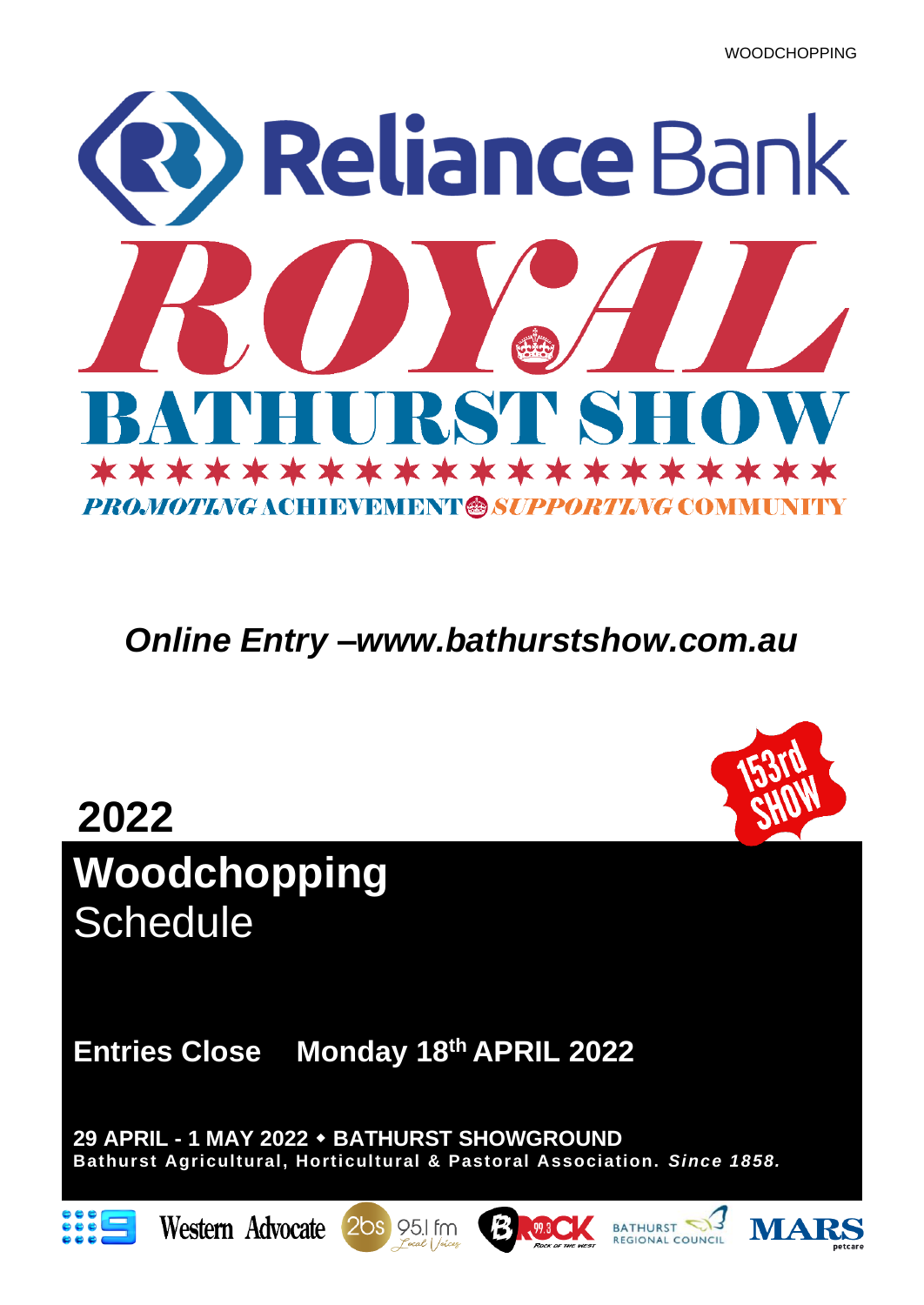#### **BATHURST AGRICULTURAL HORTICULTURAL & PASTORAL ASSOCIATION INC**

ABN 85 953 115 197 *Supporting our region since 1858.*

*Presents*



**Friday 29th April – Sunday 1st May 2022**

PO Box 92, Bathurst NSW 2795

Email: admin@bathurstshow.com.au Email: admin@bathurstshow.com.au

Ph: (02) 6331 3175 Ph: (02) 6331 3175

**PATRON**

Mayor of Bathurst Regional Council, Cllr. R Taylor

**PRESIDENT VICE PRESIDENT**

M Irvine

**SECRETARY** C McPhee **B Kenworthy M** Irvine **B** Kenworthy

Email: secretary@bathurstshow.com.au

**EXECUTIVE COMMITTEE**

J Davis, B Hickey, M Irvine, C McPhee, Dr R Wilson OAM,

#### **SHOW COUNCIL**

R Atcheson, S Boorer, J Cox, J Davis, B Elbourne, S Ferguson, B Hickey, K Morgan Hunn, M Irvine, B Kenworthy, C McPhee, C Morgan, T Paul, S Rigby, B Seaman, K Sloane, J Thompson, M Walker, Dr. R Wilson OAM, V Wilson OAM,

*BRC Delegate: Cllr. B Fry*

#### **HONORARY LIFE MEMBERS**

J Cox, The HON S Farraway MLC, C L Ferguson OAM, M E Hargans OAM, B Hickey, C McPhee, N Ramsay, B Seaman, A F Toole, J While, V Wilson OAM,

#### **HEAD STEWARD**

#### **Chris Smith** 0400 754 564

*To find out how to become involved in the Association Advisory Committees please contact the Secretary.*

## **The Royal Bathurst Show Supreme Livestock Exhibit & Supreme Static Exhibit are awarded the** *Bathurst Regional Council Awards for Excellence*

- These Awards are open to all exhibitors in all sections.
- They will be given to an exhibit, not necessarily to a major prizewinner, which shows potential to become a leader in its field
- The exhibit will clearly display exceptionally high standard of the qualities sought after by each section.
- An exhibit which shows capabilities of producing prime offspring, or in the case of a non-breeding exhibit, one which shows outstanding qualities of design, texture, colour, uniqueness and or craftsmanship.



The winners will receive Prize Money to the value of \$500 proudly sponsored by REGIONAL COUNCIL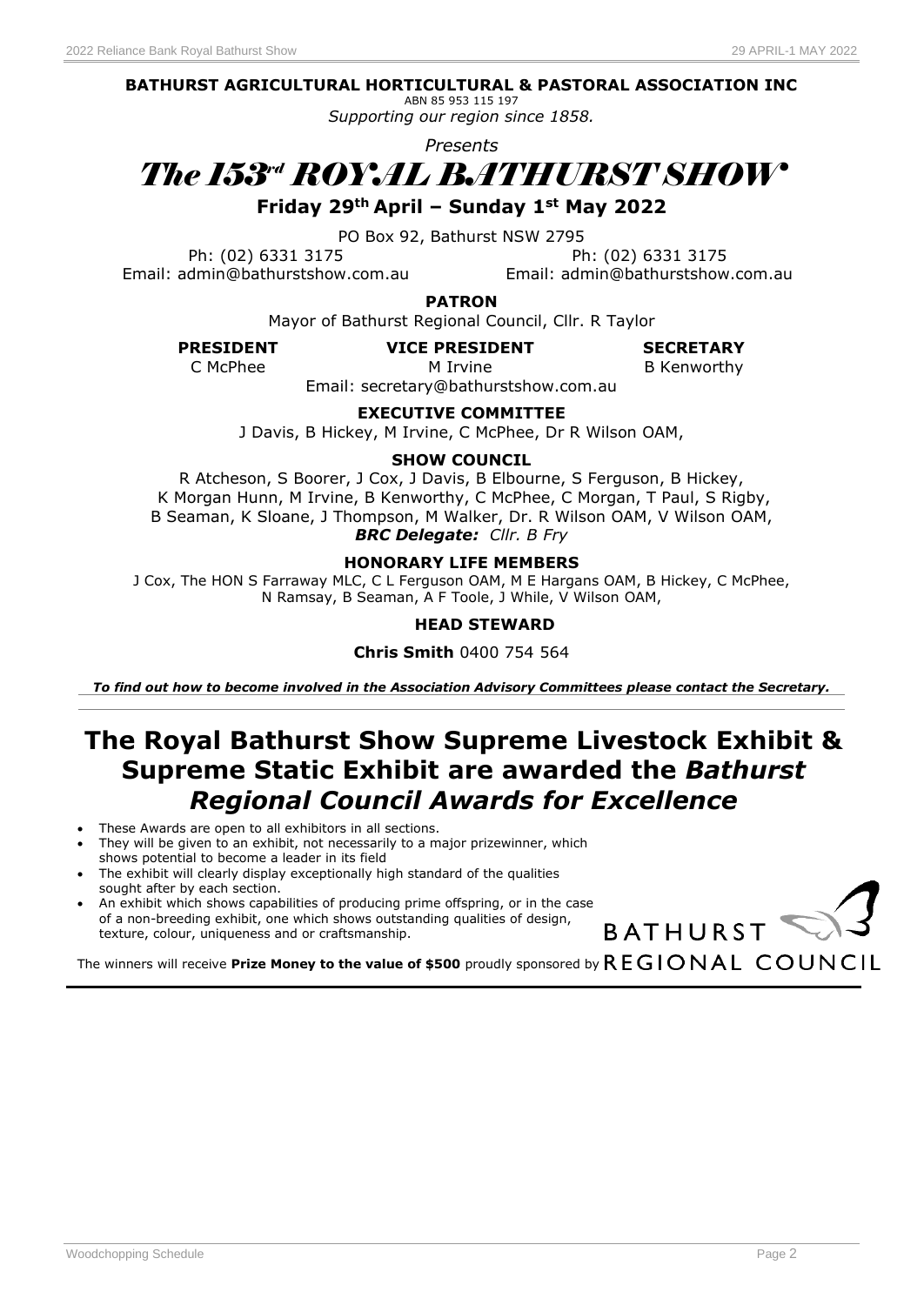## **GENERAL RULES** amended 2017 12 12

- **1.** Rules & Regulations
	- (a) These General Rules take precedence over all General Regulations and Supplementary **Regulations**
	- (b) The General Regulations apply to all sections of the Show.
	- (c) The Supplementary Regulations apply only to the section of the Show to which they specifically relate.
	- (d) Should there be an inconsistency between the General Regulations and Supplementary Regulations, the Supplementary Regulations prevail for the relevant section only.
- **2.** All persons who enter the Showground:
	- (a) Do so at their own risk
	- (b) Shall comply with Work Health & Safety Laws, and the Bathurst Agricultural Horticultural and Pastoral Association (hereinafter called the Association) Health & Safety Policy
	- (c) Are advised that the roadways within Showground become public roads for the duration of the annual Royal Bathurst Show.
- **3.** The Association may at any time make changes to these rules, regulations, the program, and/or the names of Judges or Stewards set out in a schedule, catalogue or similar document.
- **4.** The Association and staff members and officials of the Association shall not be held responsible or be liable for any error, misstatement or misdescription appearing in any schedule, catalogue, entry form, advertisement, notification, post or similar document.
- **5.** The exhibition will take place on the Bathurst Showground or wherever the Show Council may appoint. The Show Council reserves the right at any time to postpone the exhibition or any event thereof in consequence of the inclemency of the weather or for any other sufficient cause to date or dates deemed suitable by the Show Council and no entrance fees shall be returnable in the event of such postponement. The reasonableness of the cause or causes of postponement shall be decided by the Show Council and its judgment shall be conclusive and not open to question by an exhibitor or other person affected by the postponement.
- **6.** The Show Council may abandon the exhibition or any event thereof through wet weather or, for any other reason which may make such a course advisable in its opinion. Should the exhibition or any event be abandoned or cancelled, exhibitors shall be entitled to a return of the entrance fee paid in such event or events as may be cancelled, but no cause or action, liability or obligation shall be maintainable or be incurred by the Show Council or by the Association by reason of such abandonment or cancellation.

# **GENERAL REGULATIONS**

#### **EXHIBITS AND EXHIBITORS**

- **1.** Exhibitors, when entering exhibits, must furnish the Secretary with a description of the exhibit entered and the number of the class they wish to compete in on the form specified.
- **2.** Exhibits must not be removed without the permission of the Stewards.
- **3.** Exhibitors of livestock must have an attendant to parade the exhibit for judging at the hour notified.
- **4.** A general parade (Grand Parade) may be held on the second day, in which all leadable, in harness and ridden livestock exhibited at the Show must take part.
- **5.** Any exhibitor of livestock shall not be permitted to use any pen or stall other than those allotted to them by the Stewards.
- **6.** The erection of electric fences is not permitted in the livestock areas on the grounds.
- **7.** Any exhibitor of livestock must furnish all required statutory declarations to the Secretary.
- **8.** All Pavilions are closed to the public and to exhibitors until the first morning of the Show unless delivering exhibits.
- **9.** All exhibitors are to comply with the Association's Rules for vehicle movement and parking restrictions on the Showground.
- **10.** An Exhibitor's or Competitor's participation in any Exhibition, or Competition, entertainment or activity is at their own risk.
- 11. Entry fees shall be at rates specified in the Show Schedule.
- **12.** Misconduct by an exhibitor or their agent, whether by a breach of these rules or regulations, aggressive, intimidating, disruptive or otherwise offensive behavior, attempting to improperly approach or influence a Judge, Steward or official, or who makes a false report or gives misleading information or suppresses necessary information respecting any exhibit, shall be held to have forfeited any prize gained by this means. The exhibit and exhibitor, together with their agent (if any) may be disqualified and the matter reported to the Western Group of Show Societies Inc. & the Agricultural Societies Council of NSW.
- 13. The Showground will be open for admission of exhibits at the time shown in the relevant Schedule. Livestock may be removed between the times notified in the relevant schedules if required to so do and must be returned to their respective position by the time nominated therein. Failing to do so will cause all prizes awarded to them to be forfeited. Any exhibitor failing to comply with this regulation may be debarred from entering in the following years.
- 14. The Association will not be responsible for any accident caused through or by an exhibitor and will not under any circumstances hold itself responsible for any loss or misdelivery of livestock or exhibit of any kind, or for any damage done thereto.
- **15.** All exhibits must be the bona fide property of the exhibitor. Nothing to indicate ownership of any exhibit will be permitted (the usual brands on livestock excepted). Any person objecting to an exhibit must enter a protest in writing fully setting out the grounds of such an objection in accordance with Regulation 20 (below).
- 16. Should there be any reason to suspect that any exhibit is either diseased or dangerous;
	- the exhibitor must withdraw the exhibit and not attend the show or if already in attendance, isolate the exhibit and notify the Association immediately of the situation,
	- (b) the Show Council reserves the right of refusing admittance to or removing the same from the ground at the expense of the exhibitor.
- **17.** The Show Council may refuse or cancel any entry.
- **18.** No exhibit shall be led, ridden or driven (except in the horse or livestock exhibitor's reserves) unless competing in the Show or otherwise approved by the Show Council or Show Secretary.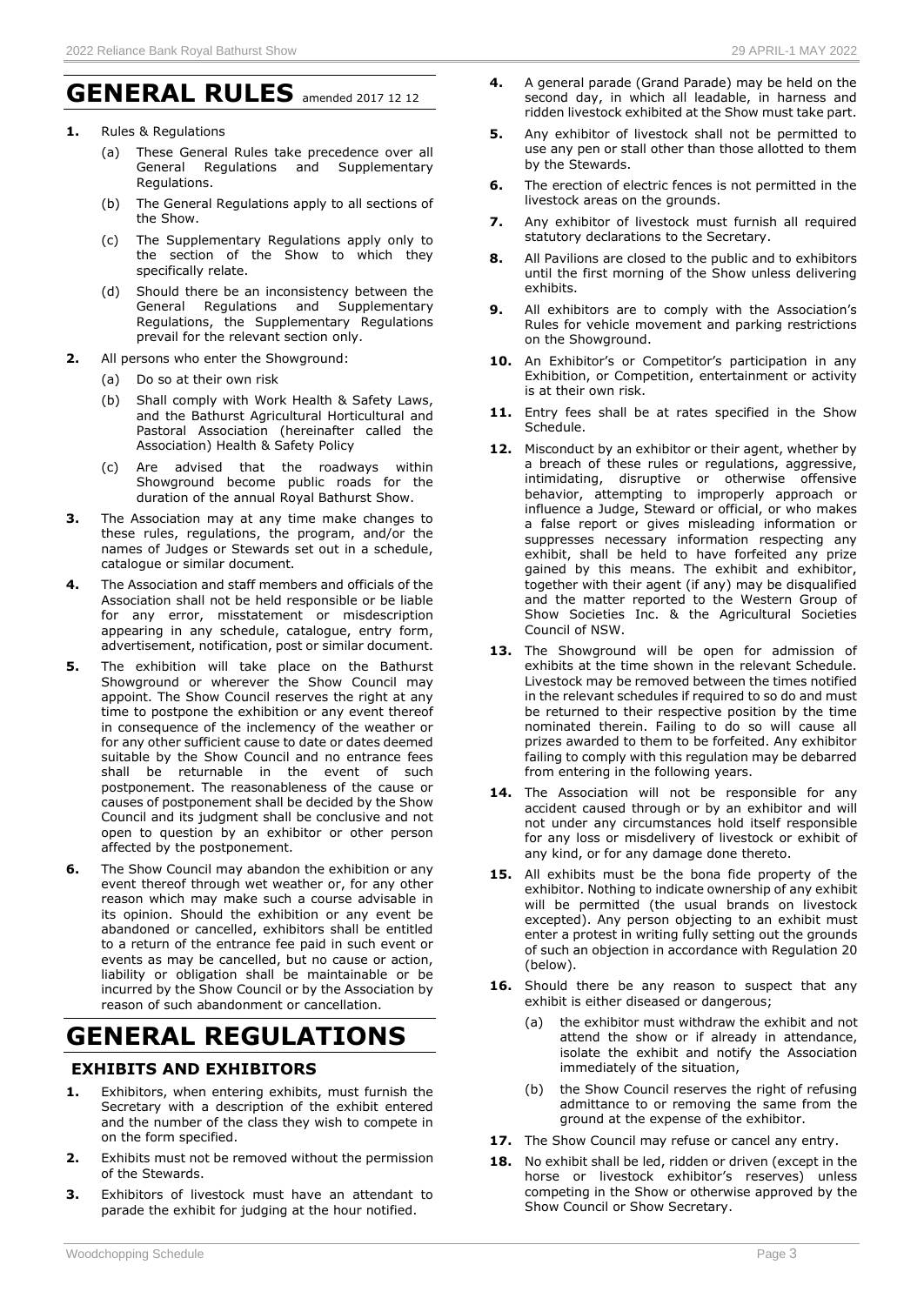- **19.** No persons except those actually in charge of exhibits will be permitted to remain in the judging area for any reason whatsoever during the adjudication.
- **20.** The procedure for protests is as follows:
	- (a) An exhibitor who desires to enter a protest concerning any decision on the part of a Judge or any decision or act or omission on the part of the Association or of any Official of the Association, is required to lodge a Protest Form (available from the Show Office) by 10.00am of the next day following the day on which such incident occurred.
	- (b) Each protest must be accompanied by a fee of \$150.00 and this amount shall be forfeited to the Association if the protest is not upheld.
	- (c) The protest shall be determined by the Protest Committee appointed by the Executive Committee. Their decision shall be final and binding. No reasoning for the determination shall be required to be given.

#### **STEWARDS**

- **1.** Stewards must be in attendance at the Showground at the hour appointed to receive exhibits.
- **2.** Stewards are responsible for the proper classification of exhibits and all exhibits must be ready for judging.
- **3.** Stewards will obtain the award books from the Secretary and direct the Judges to the exhibits they are appointed to judge.
- **4.** Stewards shall remove exhibitors and other persons from the vicinity of the Judge whilst judging.
- **5.** Stewards shall attend on the Judges to afford any information required, but will not do or say anything to exhibitor regarding the adjudication or repeat the remarks the Judge may make without their specific consent and that of the Chief Steward of the Section or the Secretary.
- **6.** Stewards will obtain prize cards from the Secretary and affix same to exhibit, after filling in the names of the successful exhibitors and other particulars.
- **7.** The Chief Stewards of Bathurst A H & P Assoc. will not be permitted to show their exhibits in their relative section or any other section where they have a direct contact with the Judge.
- **8.** Stewards who become aware of an exhibit suffering from an infectious or contagious disease shall report the matter immediately to the Secretary, who is authorized to order that the exhibit be quarantined and/or removed from the Showground.

#### **JUDGES AND JUDGING**

- **1.** Judges are requested to attend the relevant Section Chief/Head Steward in the section adjudication area or another place on the Showground by notification at the hour appointed, and introduce themselves to the Stewards of the section.
- **2.** Judges will receive instruction from the Stewards of the section.
- **3.** Judges, as they arrive at their decisions, will announce the results to the Stewards, who will record them in the award book or equivalent.
- **4.** Judges shall disqualify any exhibits which, in their opinion, do not comply with the regulations and shall enter the reason in the award book or equivalent.
- **5.** The Judges may recommend for certificates, or commend as they see fit, any exhibits of special merit not included in the schedule of prizes, and will not award prizes of any class in which the exhibits are not considered in their opinion, to possess sufficient merit.
- **6.** Judges will check an award book on completion of judging, and sign their names on the last award page.
- **7.** All Pavilions are closed to the public until the first day of the Show.

#### **AWARDS AND PRIZES**

- **1.** Awards & Prizes will be awarded as published in the Schedule and in sequence. The granting of equal multiple place awards in a single class is not permitted.
- **2.** In addition to First and Second prizes, Highly Commended awards may be granted to exhibits which are considered worthy.
- **3.** In the case of Horses and all Livestock, second place Prize Money will only be offered in classes where there are six or more entries.
- **4.** All prize money will be paid via Electronic Funds Transfer after the conclusion of the Show upon verification of results and finalization of any protests and/or drug test results. Exhibitors must supply a valid BSB and bank account number at the time of submitting entries. Should an exhibitor not submit valid banking details all prize monies will be forfeited.
- **5.** No decoration, ribbon or award cards, except such as are provided by the Show Council in that year, shall be placed on an exhibit, or affixed thereto, at the exhibition being held.
- **6.** The following colours shall distinguish the prize award fixed to all exhibits: blue for first, red for second, white for third, green for fourth, yellow for fifth, and brown for sixth where awarded. Champion, Grand Champion & Supreme Champion (and where applicable Reserve Champion) ribbons will also be awarded. Ribbons only will be affixed in classes where indicated.
- **7.** All special prizes presented to the Association must be for open competition; i.e. they must not be given for the progeny of any particular animal etc. and shall be governed by the Rules and Regulations of the Association.
- **8.** Perpetual Trophies must remain on the Showground in the custody of the Association. Where awarded, replicas or certificates will be presented to the person to whom they are awarded.

#### **MISCELLANEOUS/GENERAL REGULATIONS**

- **1.** All Pavilions are closed to the public, exhibitors, and competitors until the first day of the Show.
- **2.** On each day of the Show the public will be admitted at the published time. For any person leaving the ground, a Pass-Out stamp, if required, will be issued. If reissue of a ticket is required for any reason a Statutory Declaration will be requested to be made.
- **3.** Any member alleged to have committed misconduct which may bring the Association into discredit shall be dealt with according to the Constitution of the Association.
- **4.** Sale of Exhibits
	- (a) The sale of any exhibits whilst located on the Showground over the advertised dates of the Show shall only proceed with written approval of the Association's Secretary. A request to conduct a sale is to be lodged with the Secretary 7 days prior to the first advertised day of the Show for that year.
	- (b) The supervision and control of a sale shall be in the hands of the Committee of Sales, appointed by the Show Council.
- **5.** The sale of any exhibits shall be as defined in the conditions of the section. A commission of at least five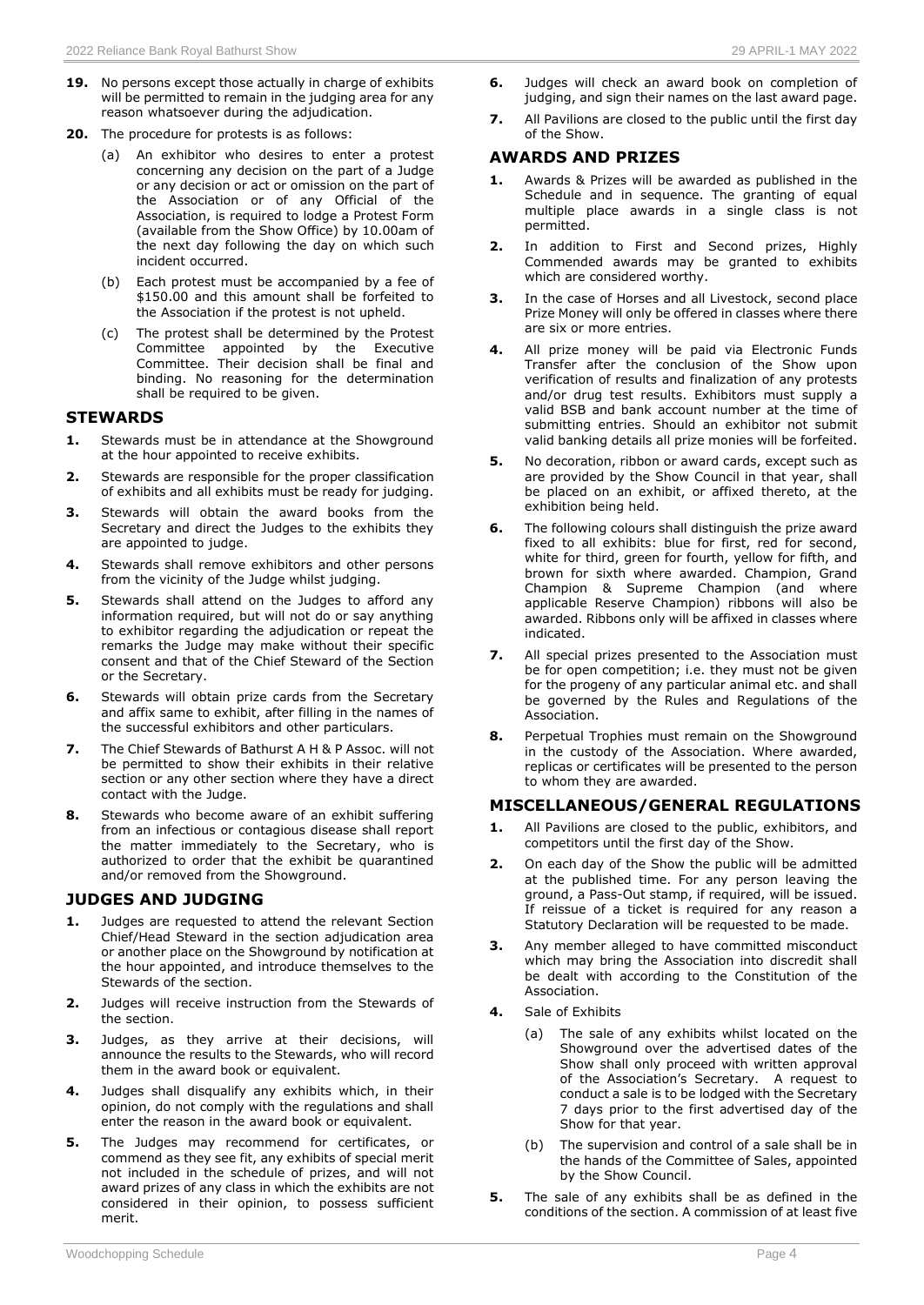per cent (5%) shall be paid by each vendor upon the gross proceeds on all sales affected by him/her of exhibits, whether by auction or private treaty and any particulars of such sales, together with a remittance of the amount of the commission, shall be handed to the Secretary by 5.30pm on the last day of the Show.

- **6.** A maximum of one (1) award of excellence may be authorised by Show Council each year to an outstanding exhibitor from any section of the Show.
- **7.** The annual subscription of members shall be determined by the Show Council no sooner than six (6) calendar months before the first day of the forthcoming membership year (January to December). Members shall have the right of membership until the 31<sup>st</sup> December each year. New members, on payment of one year's subscription, have rights of membership for year including the next Annual Show at the discretion of the Executive Committee.
- **8.** The following are the privileges of membership:
	- (a) Admission to the Showground to the Annual Show on production of the appropriate Members Ticket.
	- (b) Concession on entry fees for exhibits where provided for in the show schedule.
	- (c) The right to attend all general meetings of members of the Association and to speak and vote on any subject on the agenda for that meeting.
	- (d) The right to attend any Show Council Meeting and with the permission of the Chairman, speak

on any subject, but shall not be entitled to vote at such Show Council Meeting.

- (e) With the exception of Junior Members, the right to vote at all the general meetings of the Association.
- (f) To be eligible to vote at the Association's Annual General Meeting or Special Meetings, a Member must be a Financial Member of the Association for at least three (3) months prior to that meeting.

#### **TERMS AND CHARGES FOR ADMISSION TO SHOW**

#### **1. MEMBERS**

(a) Full Members on payment of \$84.00 (incl. GST) shall be issued one Full ticket of membership, not transferable, and two Guests of Member tickets. Single Members, on payment of \$44.00 (incl. GST) shall be issued with one ticket of Membership, not transferable, and Junior Membership (under the age of 16 years) on payment of \$22.00 (incl. GST) shall be issued with one ticket of Membership, not transferable. Holders of current Show membership tickets and Guest tickets will be admitted to the ground on surrender of the appropriate ticket for the day in question.

#### **2. NON-MEMBERS**

(g) Admission to the ground:

| 2022 ROYAL BATHURST SHOW ADMISSION CHARGES                                                   |               |            |          |                  |                  |  |  |
|----------------------------------------------------------------------------------------------|---------------|------------|----------|------------------|------------------|--|--|
|                                                                                              | <b>Adults</b> | Concession | Children | Family Group (4) | Family Group (5) |  |  |
| <b>Competitors PER DAY</b>                                                                   | \$13.50       | \$10.00    | \$6.75   | n/a              | n/a              |  |  |
| <b>Competitors ALL SHOW</b>                                                                  | \$27.00       | \$20.00    | \$13.50  | n/a              | n/a              |  |  |
| Gate Entry PER DAY                                                                           | \$27.00       | \$20.50    | \$13.50  | \$54.00          | \$66.00          |  |  |
| Gate Entry ALL SHOW                                                                          | \$54.00       | \$41.00    | \$27.00  | \$108.00         | \$132.00         |  |  |
| Early Bird/Online Purchase - Variable Discounts - Go to www.bathurstshow.com.au for details. |               |            |          |                  |                  |  |  |
|                                                                                              |               |            |          |                  |                  |  |  |

Due to **COVID** restrictions all tickets will be purchased and/or issued through 123-TIX.

- Contact tracing information is required to be collected at the time of purchase for each ticket.
- Tickets will admit the person identified on the ticket and are not transferrable without updating the contact information via 123-TIX (1300 001 238) or through the Show Office.
- In the event of a total cancellation of the event, unused ticketing will be refunded less any reasonable cost/s incurred by the Association.
- Competitor's rates only apply to tickets purchased with entries by closing dates. Adults accompanying child competitors are charged as a concession.
- Concession Rates apply to Pensioners, Students and Concession Card Holders. Carers providing appropriate
- evidence such as a Companion Card and accompanying a Concession holder will be admitted free.
- Children 6 -16 years. *Children under 6 are admitted FREE.*
- Family Group tickets include a maximum of 2 Adults.